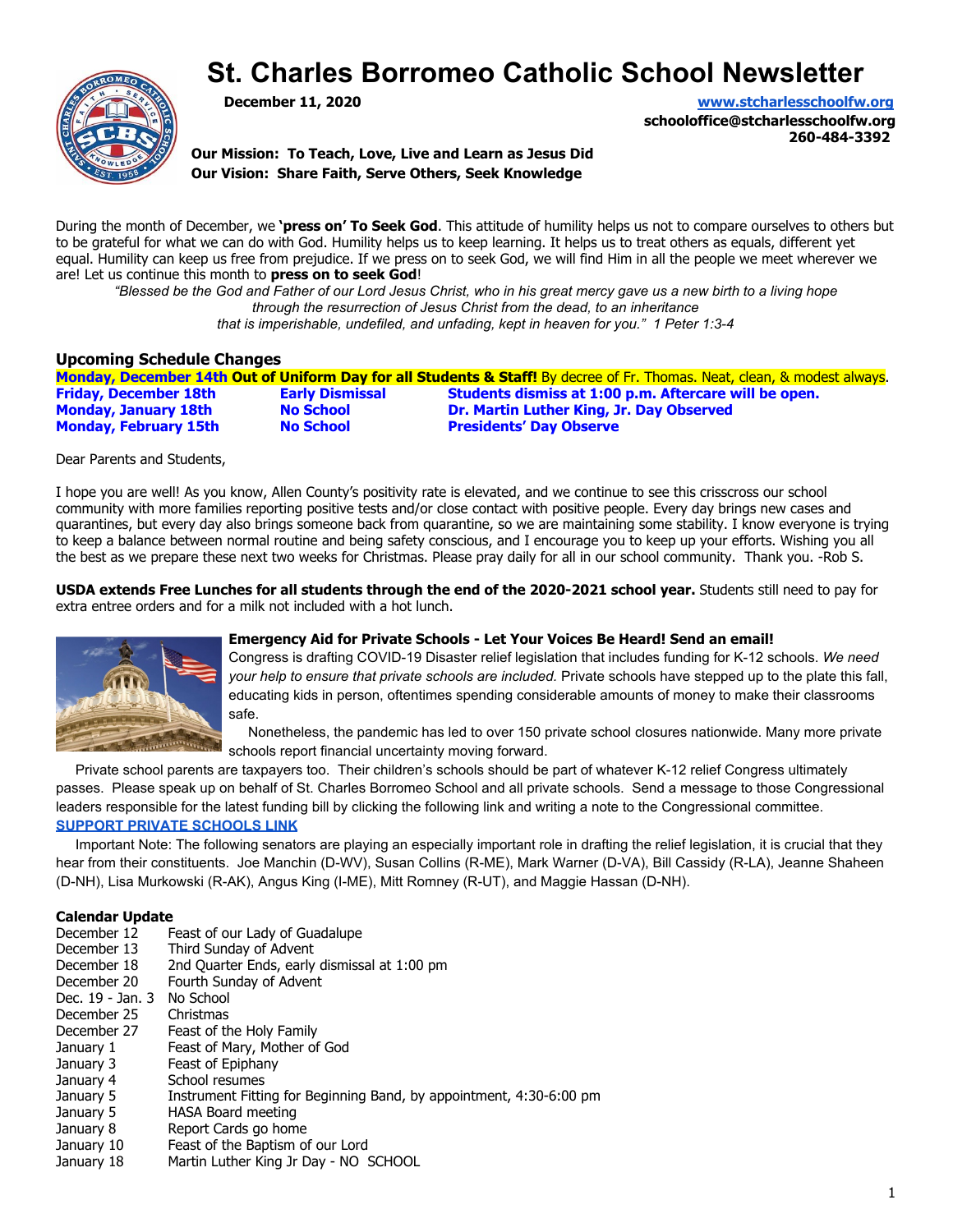**Students of the Week -** Congratulations to Jack Hughes, Jude Clauser, Anthony Tippmann, Sally Johnson, Frannie Silkworth, Duke Ley, Quincy Pearson, Mary Hau, Myka Anderson, Miriam Mena, Fitalic Mai, Amelia Bauer, Emma Dickerson, JJ Radtke, Connor Tippmann, Jordan Richards, Celia Smith, Sam Musselman, Sophia Fabini, Harry Bauer, Ryan Eisaman, Melanie Shively, Juliet Underwood, Lena Pfeiffer, George Downey, Anna Keefer, Joey Darling, Carlos Espinoza, Thomas Parker, Presley Meta, Lucy Tippmann, George Federspiel, Evelyn Sweigert.

BEGINNING BAND - Any grade 4 student, as well as older students, with an interest in music, is invited to join the beginning band. Information was sent to all fourth grader parents this week. There will be an instrument fitting on Tuesday, January 5, beginning at 4:30 pm. The Band Room is located on the lower level of the Hession Center. Please enter the school at door #3 (near the gym) and the posted signs will direct you to the South Stairs and the Band Room. If you are unable to do stairs, please see the custodian for directions to the elevator. All students interested in joining the band must have an appointment for a fitting on this day. Students have the opportunity to rent instruments at this January meeting so that they have them for the first day of band class which is Wednesday, January 13. Contact the school office, 260-484-3392, or Ms. Bassett, angelabassett@stcharlesschoolfw.org

**ATTENTION: Extraordinary Ministers of Holy Communion, Lectors, Sacristans -** The new parish ministry schedule is in preparation for **February thru May, 2021.** Please submit your availability information **via the web terminal**, or email at [ministries@scbfw.org.](mailto:ministries@scbfw.org) You may also call the office, 260-484-6570. **Deadline is January 4, 2021.** Thank you! Karen Hope

## **POSTPONED! BORROMEO BASH 2021 Rescheduled for Friday, June 4, 2021**

 In consultation with Father Tom and Principal Sordelet, the Borromeo Bash Committee has decided to postpone Borromeo Bash to Friday, June 4  $^{\text{th}}$ , 2021. We believe this will give us the best opportunity to host a fun-filled evening of fellowship for the St. Charles School and Parish Community. We appreciate your understanding and support, and we look forward to celebrating the successes of a challenging school year at Borromeo Bash 2021 on Friday, June 4 at Ceruti's.

 We will continue to accept donations and sponsorships for Borromeo Bash 2021. We realize that many people will still prefer to make their donation during the 2020 Tax/Budget year. Please note that several charitable donation rules were expanded for 2020 only through the CARES Act. Those rule changes may help individuals and corporations in philanthropic support. Further guidance is available at IRS.gov or from your tax professional.

 The school and parish community appreciate any support that you might be able to lend during these uncertain times as we continue to prepare for the 2021 event. If there are any concerns or questions regarding Borromeo Bash 2021, please email the committee at borromeobash@gmail.com. **Save the Date!** Sincerely - The Borromeo Bash Committee

#### **SCRIP NEWS**



3<sup>rd</sup> Week of Advent – Sunday is the 3<sup>rd</sup> week of Advent and next week is the last week of school for 2020!

We will be in the **SCRIP** office every day next week filling orders. Monday morning, Dec. 14, we will place our order with **Great Lakes SCRIP**. Many gift cards that are not listed on our order form are available, like **American Girl, Nike, Uber, Under Armour,** and **Zappos**. There are more than **750** participating merchants listed on their website, **ShopWithScrip.com.**

**However,** the last day to guarantee delivery of **"special ordered"** gift cards is this coming **Mon., December 14.** If there are special order items that you want, **we need to know by 9 AM!** It is uncertain, at this time, whether we will be placing any additional orders after the 14<sup>th</sup>.

#### **DATES TO REMEMBER**

- $\cdot$  Sat. Dec. 12 SCRIP sales after the 5 pm Mass
- · Sun. Dec. 13 SCRIP sales 8:30 am until 11 am
- · Mon. Dec. 14 School Orders, Phone Orders, (special order deadline)
- $\cdot$  Tue. Dec. 15 SCRIP office open 8:30 noon
- $\cdot$  Wed. Dec. 16 SCRIP office open 8:30 noon
- · Thu. Dec. 17 SCRIP office open 8:30–noon (inventory verification, phone orders preferred; no walk-in orders until 11 am)
- · Fri. Dec. 18 SCRIP sales in the Hession Center 8–9 am; School orders,
	- SCRIP office open after sales until noon (phone orders accepted, no walk-in orders until after 11 am)
- $\cdot$  Sat. Dec. 19 SCRIP sales after the 5 pm Mass
- · Sun. Dec. 20 -SCRIP sales 8:30 am until 11 am
- $\cdot$  Mon. Dec. 21 SCRIP office open 8:30 noon
- $\cdot$  Tue. Dec. 22 SCRIP office open 8:30 noon
- $\cdot$  Wed. Dec. 23 SCRIP office open 8:30 noon
- · SCRIP closed until Monday, January 4, 2021